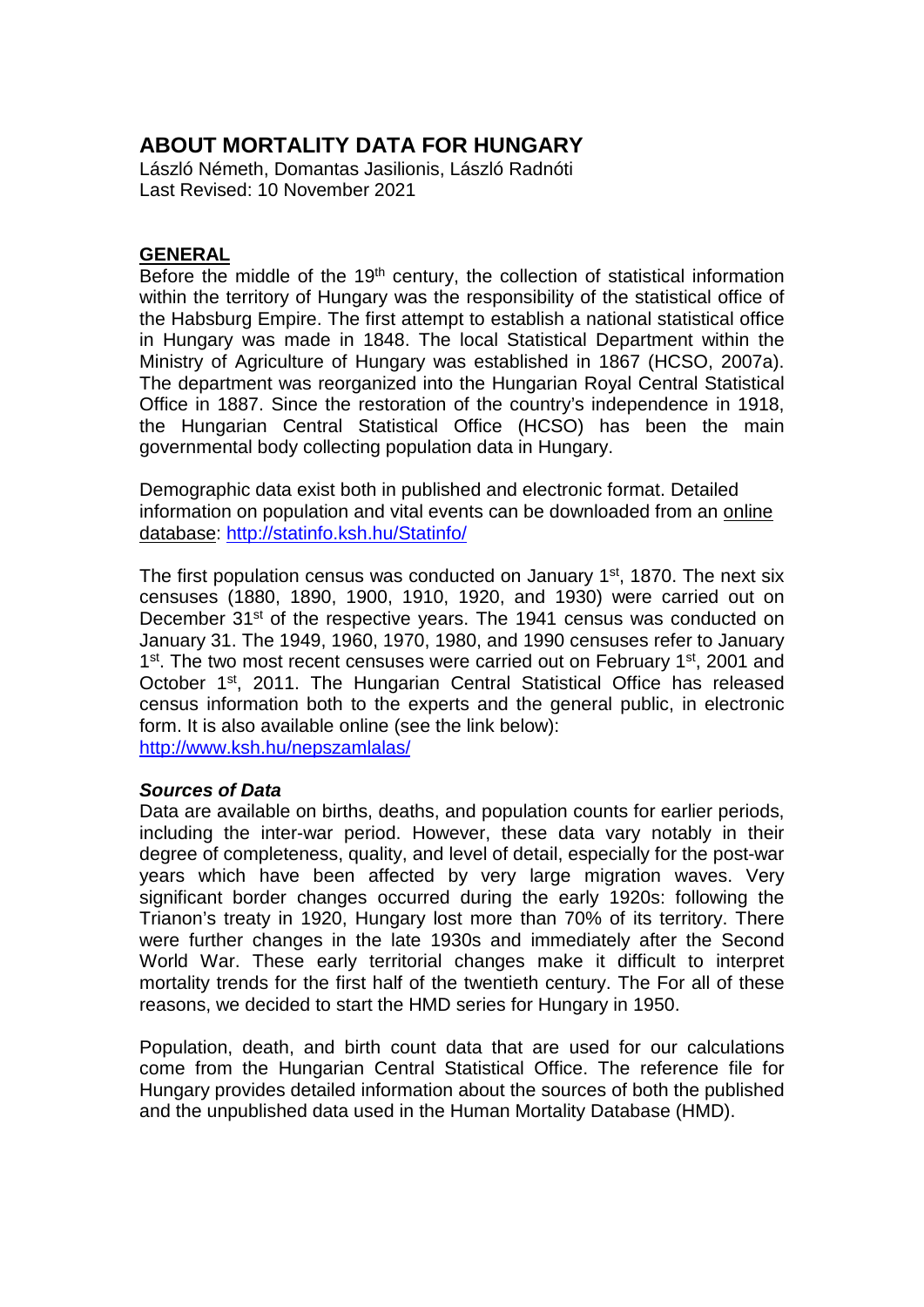## *Specific Episodes in the Demographic History of Hungary*

The prohibition of abortion introduced in the early 1950s led to a sudden increase in births during 1953-1955 (Kamarás, 1996). This restriction was lifted in the second half of the 1950s.

Following a period of great improvement in general mortality (and, consequently, in life expectancy) lasting from 1945 until the mid 1960s, a specific chronic epidemiological crisis developed, culminating during the early 1990's. The crisis is attributed to the changes brought about by the upheaval of the socio-economic (and political) regime. It was a specific one, because the mortality increase was observed mainly (although not exclusively) in the adult male population. Since 1994, life expectancy at birth has increased by a total of 4,1 years, mostly as a consequence of a decline in cardiovascular mortality. (Józan, 2008).

In October 1956, there was an armed conflict (a nationwide revolt against the Stalinist government of Hungary and its Soviet-imposed policies, lasting from October 23<sup>rd</sup> until November 10<sup>th</sup>1956) which caused numerous civilian and military deaths in Hungary. It is not clear whether all the deaths and the massive unregistered emigration after the uprising have been accounted for in the official statistics for this year. Tóth (1996) suggests that about 200,000 people left the country (legally or illegally) after the suppression of the unrest.

After the second half of the 1950s, both emigration and immigration were relatively low until 1990. During the 1990s, there were large waves of immigration from Romania (return migration of ethnic Hungarians) and the former Yugoslavia (war refugees).

## **TERRITORIAL COVERAGE**

There were no territorial changes in Hungary during the period included in the HMD (from 1950 onward). Prior to 1950, however, numerous changes in boundaries took place.

## **DEATH COUNT DATA**

#### *Coverage and completeness*

The HCSO defines death as the absence of any "sign of life (i.e. the cessation of all life-functions without the capability of revival)." The WHO definitions of a live birth and an infant death have been used for the whole period covered by the HMD.

#### *Specific details*

Since 1970, the national death statistics include all deaths that occurred in the legal resident population. Before 1970, vital statistics included deaths occurring in the present (*de facto*) population.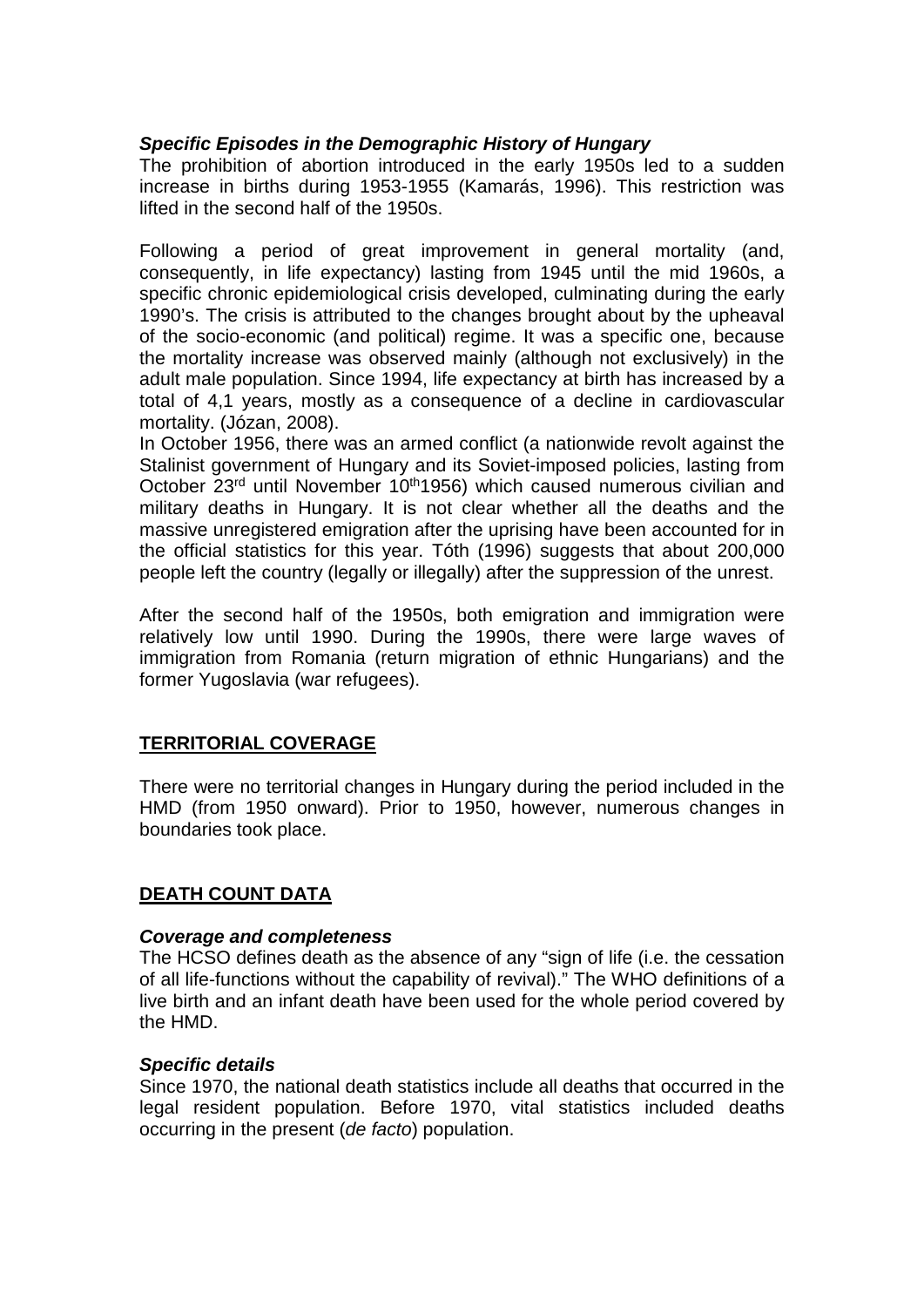The 1956 uprising caused numerous civilian and military deaths in the country. It is not clear whether these deaths have been included in official statistics for this particular year.

## **POPULATION COUNT DATA**

#### *Coverage and completeness*

Until 1969, the Hungarian Central Statistical Office recorded the *de facto* population, which refers to the population actually present at the place of enumeration at the time of the census. The *de facto* population does not include Hungarian citizens living abroad but does include foreign citizens staying in the country. Since 1970, the HCSO reports the resident population: the total number of persons who are registered as residents in the enumeration district (including both permanent and temporary residents), but who are not registered as temporary residents in another enumeration district.

#### *Specific details*

As noted earlier, the 1956 uprising against the Soviet Union invasion led to increases in mortality and emigration. It is not clear whether the official population estimates for 1956 fully account for these population losses.

The official population estimates are post-censal estimates. The estimates for the period 1961-2000 have been calculated based only on annual births and deaths; these data do not account for international migration. Such an approach led to notable inaccuracies in the population numbers, especially during the 1990s (for more details, see below the section entitled "Data quality issues"). International migration has been accounted for only in the most recent series of official post-censal estimates (from 2002 onwards).

The official population estimates have been used for the period 1950-1959 and since 2002, while for other years (1960-2001) we calculated our own inter-censal estimates using the HMD methodology. Due to potential data quality problems, the population estimates for 1956-1959 should be used with caution.

## **BIRTH COUNT DATA**

## *Coverage and Completeness*

The Hungarian Central Statistical Office uses the WHO definition of a live birth: "a foetus is live-born if it gives any sign of life after birth, regardless of the length of pregnancy and the length of life after birth" (HCSO, 2007b).

#### *Specific details*

Since 1970, the national birth statistics include all live births that occurred in the legal resident population. Before 1970, vital statistics included live births occurring in the *de facto* population.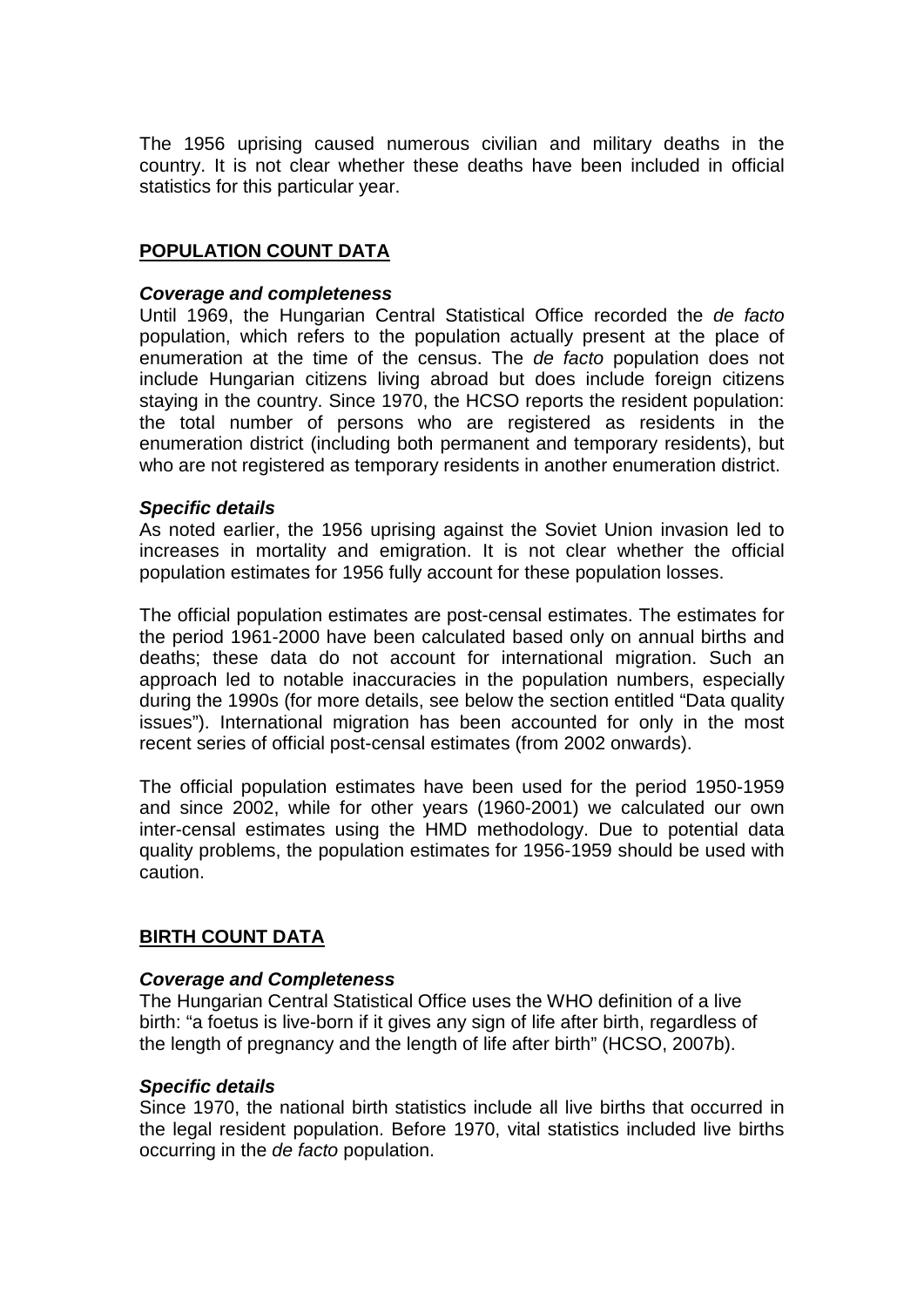# **DATA QUALITY ISSUES**

### *Problems with the official population estimates*

The HCSO provides annual counts of deaths and population since 1950. However, for the HMD estimation of mortality surfaces, we used the official population estimates for the period 1950-1959 and since 2002 only.

The official population estimates are post-censal estimates. They have not been recalculated backwards based on the subsequent censuses. In addition, the official population estimates did not account for international migration during the period 1960-2001. The undercount was not significant for the 1960- 1989 period (when international migration was restricted by the communist regime). However, there was a sudden increase in emigration in the late 1980s followed by waves of immigration from Romania and the former Yugoslavia in the 1990s. As a consequence, the official population estimates exhibit a drop in the total population between the pre-census year 1989 and the census year 1990 (Figure 1). Between 1999 and the census year 2000, there is a sudden increase (attributable to unregistered immigration) in the total population.

Although the official population estimates for the 1950s account for international migration, it is not clear whether these data reflect the true pattern of emigration after the repression of the 1956 unrest and population estimates for 1956-1959 should be used with caution.

Taking into account the aforementioned problems, we calculated our own inter-censal estimates for 1960-2001 using the HMD methodology. These newly calculated inter-censal population estimates show more plausible trends without discontinuities in total population numbers (Figure 1). At the national population level, we have not found any evidence indicating any serious disruption between the two most recent series of official post-censal population estimates for 2002-2011 (based on the 2001 census) and 2012- 2020 (based on the 2011 census) (Figure 1). There are, however, some small discontinuities at some working ages (within the age range 25-40 years) (Figure 2). Due to irregularities in the international migration pattern during the 2000s, the application of the HMD inter-censal method (which assumes a proportional distribution of net-migration across the inter-censal period) cannot provide plausible results. Therefore, official post-censal estimates were used to derive HMD mortality estimates for the period 2002 onwards.

## **REVISION HISTORY**

#### *Changes with the September 2018 revision:*

**Life tables:** All life tables have been recalculated using a modified methods protocol. The revised protocol (Version 6) includes two changes: 1) a more precise way to calculate a0, the mean age at death for children dying during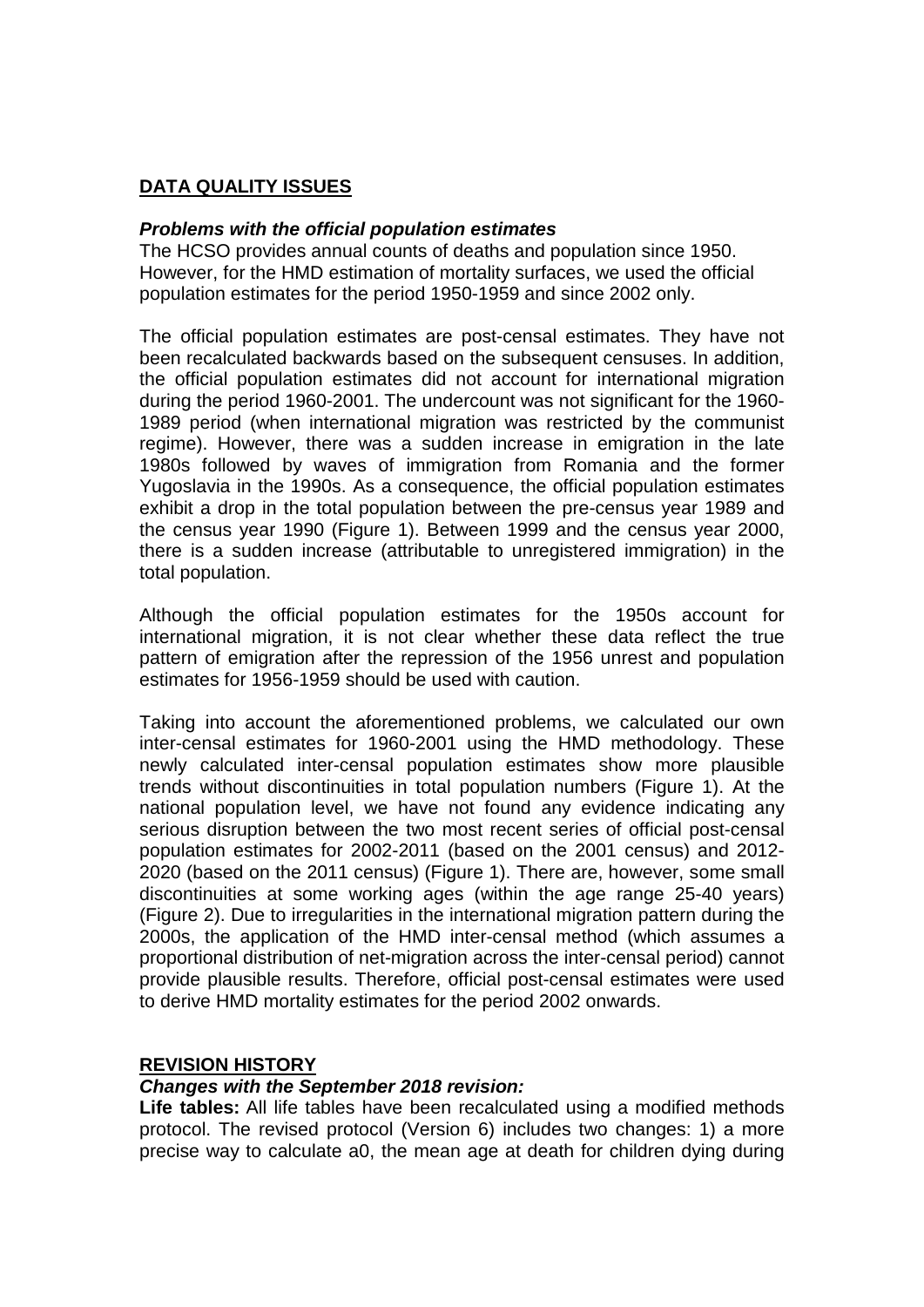the first year of life and 2) the use of birth-by-month data (where and when available) to more accurately estimate population exposures. These changes have been implemented simultaneously for ALL HMD series/countries. For more details about these changes, see the revised Methods Protocol (at http://www.mortality.org/Public/Docs/Methods

Protocol.pdf), particularly section 7.1 on Period life tables and section 6 and Appendix E, on death rates. The life tables calculated under the prior methods (Version 5) remain available at v5.mortality.org but they have not been, and will not be, updated.

#### **ACKNOWLEDGEMENTS**

We would like to thank Gabriella Branyiczki and other colleagues at the Hungarian Central Statistical Office and Laszlo Nemeth (Hungarian Demographic Research Institute) for their cooperation and help in obtaining the Hungarian data.

**Figure 1.** Trends in the total number of males and females. Official versus HMD population estimates, 1950-2015



Note: points in red color mark the beginning and end points of series of the official post-censal population estimates.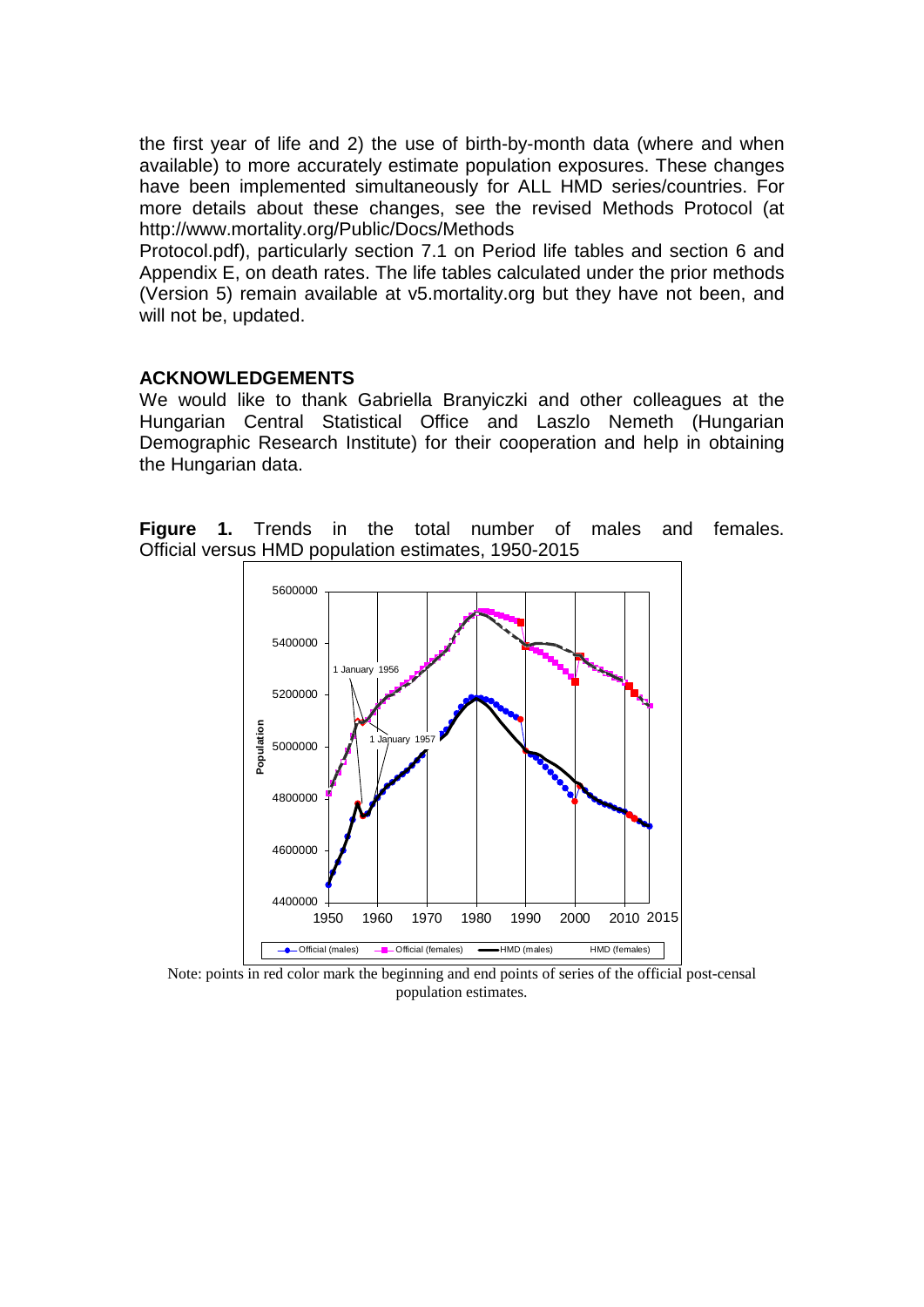**Figure 2.** Trends in the age-specific numbers of males and females. Official post-censal population estimates, 2010-2013.



# **REFERENCES**

Hungarian Central Statistical Office (HCSO). (2007a). Present rooted in the past. In: *We are introducing the Hungarian Central Statistical Office*. Retrieved 21 February 2007

[\(http://portal.ksh.hu/portal/page?\\_pageid=38,119973&\\_dad=portal&\\_schema=](http://portal.ksh.hu/portal/page?_pageid=38,119973&_dad=portal&_schema=PORTAL) [PORTAL\)](http://portal.ksh.hu/portal/page?_pageid=38,119973&_dad=portal&_schema=PORTAL).

Hungarian Central Statistical Office (HCSO). (2007b). Population, vital events. In: *Methodology*. Retrieved 21 February 2007 [\(http://portal.ksh.hu/pls/ksh/docs/eng/modsz/modsztoc.html\)](http://portal.ksh.hu/pls/ksh/docs/eng/modsz/modsztoc.html).

Józan, P. (2008). Crisis and revival in the epidemiological development in Hungary after World War II. Published by the Hungarian Academy of Sciences, 127 p. English translation is under way.

Kamarás, F. (1996). Birth rates and fertility in Hungary. Pp. 55-88 in: *Demography of contemporary Hungarian society*. New York, USA: Atlantic Research and Publications, Columbia University Press.

Tóth, P.P. (1996). International migration and Hungary. Pp.139-169 in: *Demography of contemporary Hungarian society*. New York, USA: Atlantic Research and Publications, Columbia University Press.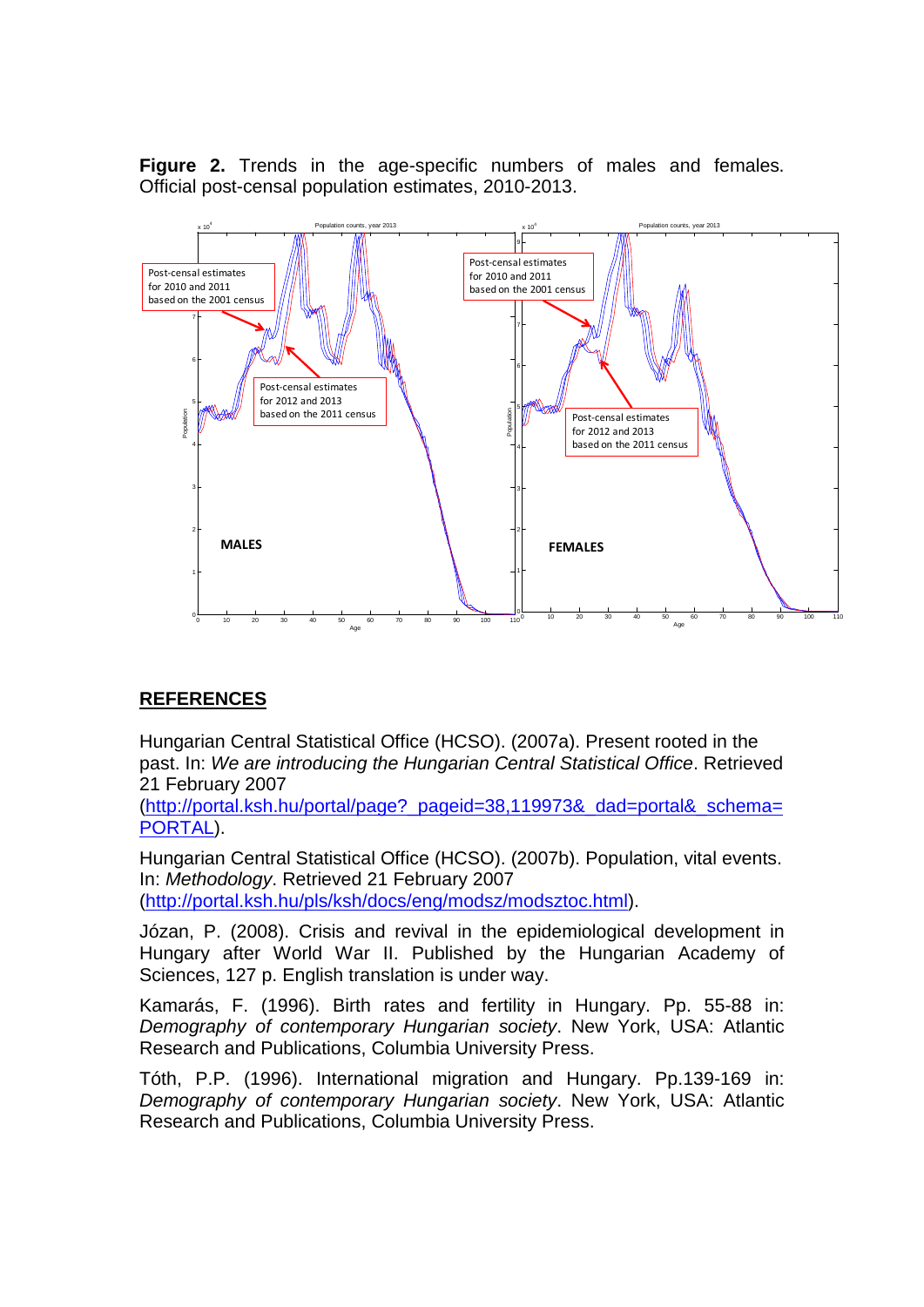# **APPENDIX 1: DESCRIPTION OF DATA USED FOR LEXIS DATABASE**

# **DEATHS**

| <b>Period</b>     | <b>Type of Data</b>                                                                                                                                                           | Age<br>grouping | <b>Comments</b> | <b>RefCode(s)</b>         |
|-------------------|-------------------------------------------------------------------------------------------------------------------------------------------------------------------------------|-----------------|-----------------|---------------------------|
| $ 1950 -$<br>1989 | Annual number of deaths by $[0, 1, 2, \ldots, 99]$<br>sex, single year of age, and 100+, UNK,<br>birth cohort (Lexis triangles, TOT<br>except for the open-ended<br>interval) |                 |                 |                           |
| $ 1990-$<br>2020  | Annual number of deaths by 0, 1, 2, ,<br>sex, single year of age, and 109, 110,<br>birth cohort (Lexis triangles) UNK, TOT                                                    |                 |                 | 16, 17, 24,<br>28, 35, 36 |

# **POPULATION**

| <b>Period</b>          | <b>Type of Data</b>                                                                               | Age<br>grouping                     | <b>Comments</b>                                            | <b>RefCode(s)</b>                           |
|------------------------|---------------------------------------------------------------------------------------------------|-------------------------------------|------------------------------------------------------------|---------------------------------------------|
| 1950-<br>1959          | Annual population estimates $[0,1,90+$<br>(as of January 1st) by sex<br>and single year of age    |                                     | Present ( <i>de</i><br>facto)<br>population                | 2                                           |
| 1960                   | Census counts (as of<br>January 1 <sup>st</sup> ) by sex and<br>single year of age                | 0, 1, , 99,<br>$100 +$ ,<br>unknown | Present (de<br>facto)<br>population                        | 13                                          |
| 1970,<br>1980,<br>1990 | Census counts (as of<br>January 1 <sup>st</sup> ) by sex and<br>single year of age.               | 0, 1, , 99,<br>$100 +$ ,<br>unknown | <b>Resident</b><br>population                              | 13                                          |
| 2001                   | Census counts (as of<br>February 1) by sex and<br>single year of age                              | 0, 1, , 99,<br>$100 +$ ,<br>unknown | <b>Resident</b><br>population                              | 13                                          |
| 2002-<br>2021          | Annual population estimates<br>(as of January 1 <sup>st</sup> ) by sex<br>and single year of age. | 0, 1, , 89,<br>$90+$                | <b>Resident</b><br>population;<br>Post-censal<br>estimates | 6, 12, 14, 19,<br>20, 22, 23,<br>31, 34, 37 |